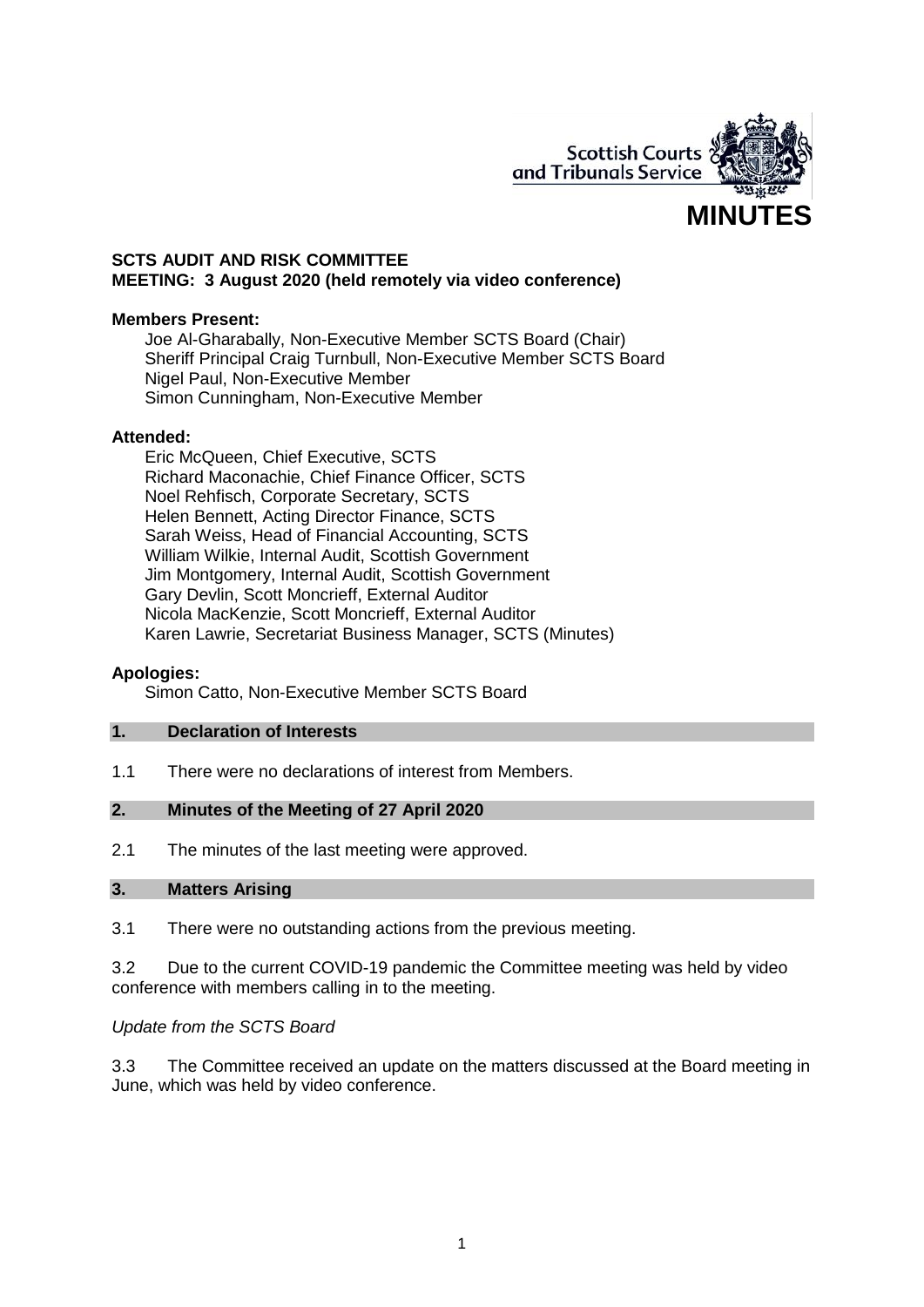# **4. COVID-19 Update (SCTS/ARC/Aug20/24)**

4.1 The Executive updated the Committee on the latest position concerning the impact of COVID-19 on the organisation and the proposals for development and recovery in both the short and longer term.

4.2 The Committee had received a comprehensive overview of the co-ordination and response arrangements put in place to manage the "lockdown" period and beyond - that had been prepared for the most recent meeting of the SCTS Board. They also reviewed a draft public facing report, which would be published in the coming weeks, that summarised the overall SCTS response to COVID-19, the steps being taken to manage recovery and how lessons learned during this time would assist in the building of a more resilient and efficient system in collaboration with justice partners.

4.3 The Committee noted the challenges facing the organisation, particularly in regard to the management of Criminal Business. The continuation of physical distancing measures, whilst necessary to maintain public health, presented a number of challenges for delivering courts and tribunal business in the normal way. A number of new and innovative approaches had been used to good effect – and would continue to be developed – although it was recognised that constraints on capacity and pressure on resources would remain in the short and medium term. As business recommenced and new approaches were developed the need to work in partnership with all those using the justice system, taking account of their needs and capacity, was recognised

4.4 The adjustments made to facilitate High Court hearings in Edinburgh and Glasgow, whilst adhering to physical distancing were noted by the committee. The proposals to develop Jury Centres, where jurors would view the proceedings in the court remotely, were seen as a positive step that would allow an increased capacity for cases to be heard. The Committee noted that additional funding would be required to facilitate the jury centre development and agreed that it should be pursued.

## **5. SCTS Financial Improvement and Succession Planning Update (SCTS/ARC/Aug20/25)**

5.1 The Executive reported on activity to improve controls and succession planning within the SCTS Finance function. An independent review, requested by the Committee Chair, had been completed by Scottish Government. The report from the review had recently been received by SCTS and would be shared with the Committee.

#### **Action: The Executive to share the report of the independent review on financial improvement carried out by Scottish Government with the Committee.**

5.2 The Committee acknowledged that good progress had been made on determining the needs of the Finance and Procurement Unit in terms of capacity, skills and structure. A number of key processes had been analysed allowing the strengthening of workflow management and compliance to take place. It was acknowledged that discussions were ongoing with the Scottish Government regarding the requirement for additional software modules to streamline the reconciliation process.

# **6. Internal Audit (SCTS/ARC/Aug20/26)**

# *Annual Assurance Report*

6.1 Internal Audit presented their Annual Assurance Report on audit work undertaken in 2019-20. This provided Reasonable Assurance on risk management, control and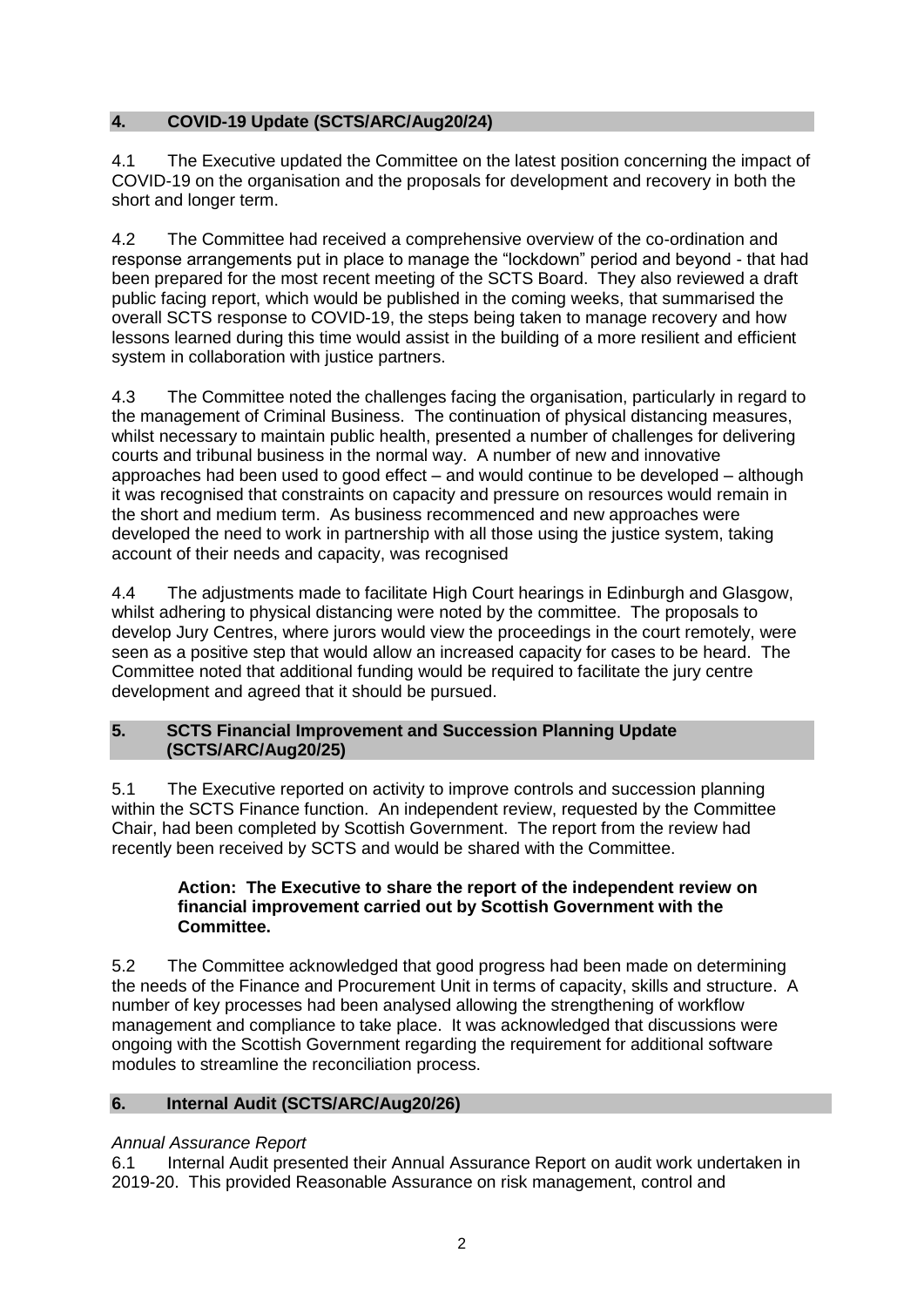governance arrangements. All planned activity in the 2019-20 plan had been completed, with all recommendations made across the four completed reviews accepted by the Executive.

6.2 Internal Audit recorded their thanks to SCTS Officials and the Committee for their work and assistance during the last year.

# *Progress Report*

6.3 Internal Audit reported on the progress made with the 2020-21 Internal Audit Plan. The timings and content of the plan had been discussed with SCTS senior management and revised due to the ongoing COVID-19 pandemic. Although the Progress Report anticipated that delivery of the revised plan would be completed by 31 March 2021, budgetary constraints subsequently highlighted by the Director of Internal Audit & Assurance mean all client plans are subject to further review to ensure they will be realistically deliverable. Internal Audit will engage with SCTS management and the ARC to agree and highlight any further changes to the plan.

# **7. External Audit (SCTS/ARC/Aug20/27)**

7.1 External Audit presented their report on the 2019-20 audit of the Annual Report and Accounts. This confirmed their intention to provide an unqualified opinion on the accounts, regularity and on other prescribed matters. The SCTS Finance Unit were complimented on the high quality of annual accounts reviewed during the audit. Due to COVID-19 information had been shared with External Audit electronically which had proved an effective way of sharing information, allowing the audit to proceed smoothly.

7.2 The Committee welcomed the summary of the report provided by Scott Moncrieff and added their thanks to those given by External Audit for the assistance of SCTS staff during the recent audit.

# **8. Directors Statement of Assurance to the Accountable Officer (SCTS/Aug20/28)**

8.1 The Executive confirmed that Executive Directors had given the Accountable Officer written assurance that effective controls and safeguards operated within their respective spheres of control. As a result, the Accountable Officer had received assurance that adequate controls were in operation across the organisation. No material control weaknesses had been identified and no specific mention had been made in the Governance Statement of any limitations in the assurances provided.

8.2 The Committee acknowledged that the Annual Assurance exercise had been completed and noted that the Accountable Officer had received assurance that controls were in place across the organisation.

# **9. Review of Final Accounts 2019-20 (SCTS/ARC/Aug20/29)**

9.1 The Committee reviewed the draft SCTS Annual Report and Accounts for 2019-20. They agreed that the key achievements during the last year had been reflected and that statutory reporting requirements and guidance had been met.

9.2 Members approved the final accounts and recommended that they be submitted to the SCTS Board for approval at their meeting on 17 August.